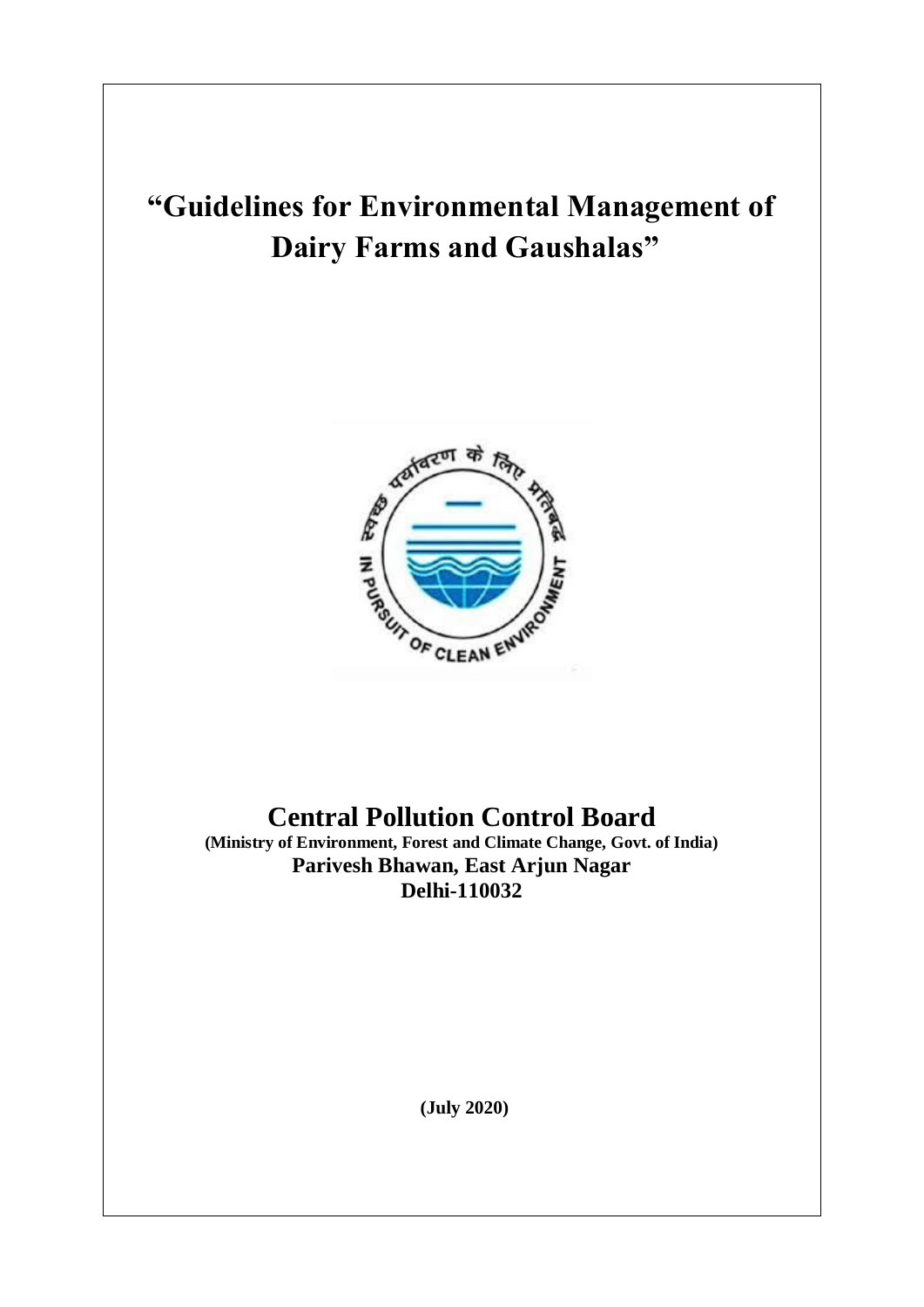#### **1. Introduction**

India ranks first among the world's milk producing Nations since 1998 and has the largest bovine population in the World. Dairying has become an important secondary source of income for millions of rural families and has assumed the most important role in providing employment and income opportunities particularly for marginal farmers.

Dairy farms are the establishment which in-house milching animals to produce milk for distribution and processing dairy products in milk processing plants. Gaushalas are the establishment which in-house weak, sick, injured, handicapped and abandoned homeless cattle/cows to rehabilitate them.

The dairies/gaushalas may be categorised on the basis of nos. of animals (adult cows & female buffaloes) in a dairy/gaushala i.e. Category-I (upto 25 animals), Category-II (26-50 animals), Category-III (51-75 animals), Category-IV (76-100 animals) and Category-V (above 100 animals).

As per the Livestock Census, carried out by the Department of Animal Husbandry, Dairying & Fisheries, Ministry of Agriculture and Farmers Welfare, the year-wise livestock population of adult female bovine is as follow:

| <b>Sl. No.</b> | Year | <b>Adult Cows</b> | <b>Adult Female Buffaloes</b> | <b>Total Cows &amp; Buffaloes</b> |
|----------------|------|-------------------|-------------------------------|-----------------------------------|
|                | 1951 | 5,44,00,000       | 2,10,00,000                   | 7,54,00,000                       |
| $\overline{2}$ | 1956 | 4,73,00,000       | 2,17,00,000                   | 6,90,00,000                       |
| 3              | 1961 | 5,10,00,000       | 2,43,00,000                   | 7,53,00,000                       |
| 4              | 1966 | 5,18,00,000       | 2,54,00,000                   | 7,72,00,000                       |
| 5              | 1972 | 5,34,00,000       | 2,86,00,000                   | 8,20,00,000                       |
| 6              | 1977 | 5,46,00,000       | 3,13,00,000                   | 8,59,00,000                       |
| 7              | 1982 | 5,92,00,000       | 3,25,00,000                   | 9,17,00,000                       |
| 8              | 1987 | 6,21,00,000       | 3,91,00,000                   | 10,12,00,000                      |
| 9              | 1992 | 6,44,00,000       | 4,38,00,000                   | 10,82,00,000                      |
| 10             | 1997 | 6,44,00,000       | 4,68,00,000                   | 11,12,00,000                      |
| 11             | 2003 | 6,45,00,000       | 5,10,00,000                   | 11,55,00,000                      |
| 12             | 2007 | 7,30,00,000       | 5,45,00,000                   | 12,75,00,000                      |
| 13             | 2012 | 7,67,00,000       | 5,66,00,000                   | 13,33,00,000                      |
| 14             | 2019 | 8,14,00,000       | 5,50,00,000                   | 13,64,00,000                      |

Also, as per the Livestock Census carried out by the Department of Animal Husbandry, Dairying & Fisheries, Ministry of Agriculture and Farmers Welfare, in 2019, the state-wise total population of adult female bovine is as follow:

| Sl.<br>No. | <b>State/UT</b>   | <b>Adult Cows</b> | <b>Adult Female</b><br><b>Buffaloes</b> | <b>Total Cows &amp;</b><br><b>Buffaloes</b> |
|------------|-------------------|-------------------|-----------------------------------------|---------------------------------------------|
|            | Andhra Pradesh    | 19,80,000         | 31,61,000                               | 51,41,000                                   |
| 2.         | Arunachal Pradesh | 1,02,000          | 2,000                                   | 1,04,000                                    |
| 3.         | Assam             | 38,18,000         | 1,38,000                                | 39,56,000                                   |
| 4.         | <b>Bihar</b>      | 71,47,000         | 36,70,000                               | 1,08,17,000                                 |
| 5.         | Chhattisgarh      | 33,79,000         | 3,83,000                                | 37,62,000                                   |
| 6.         | Goa               | 30,000            | 14,000                                  | 44,000                                      |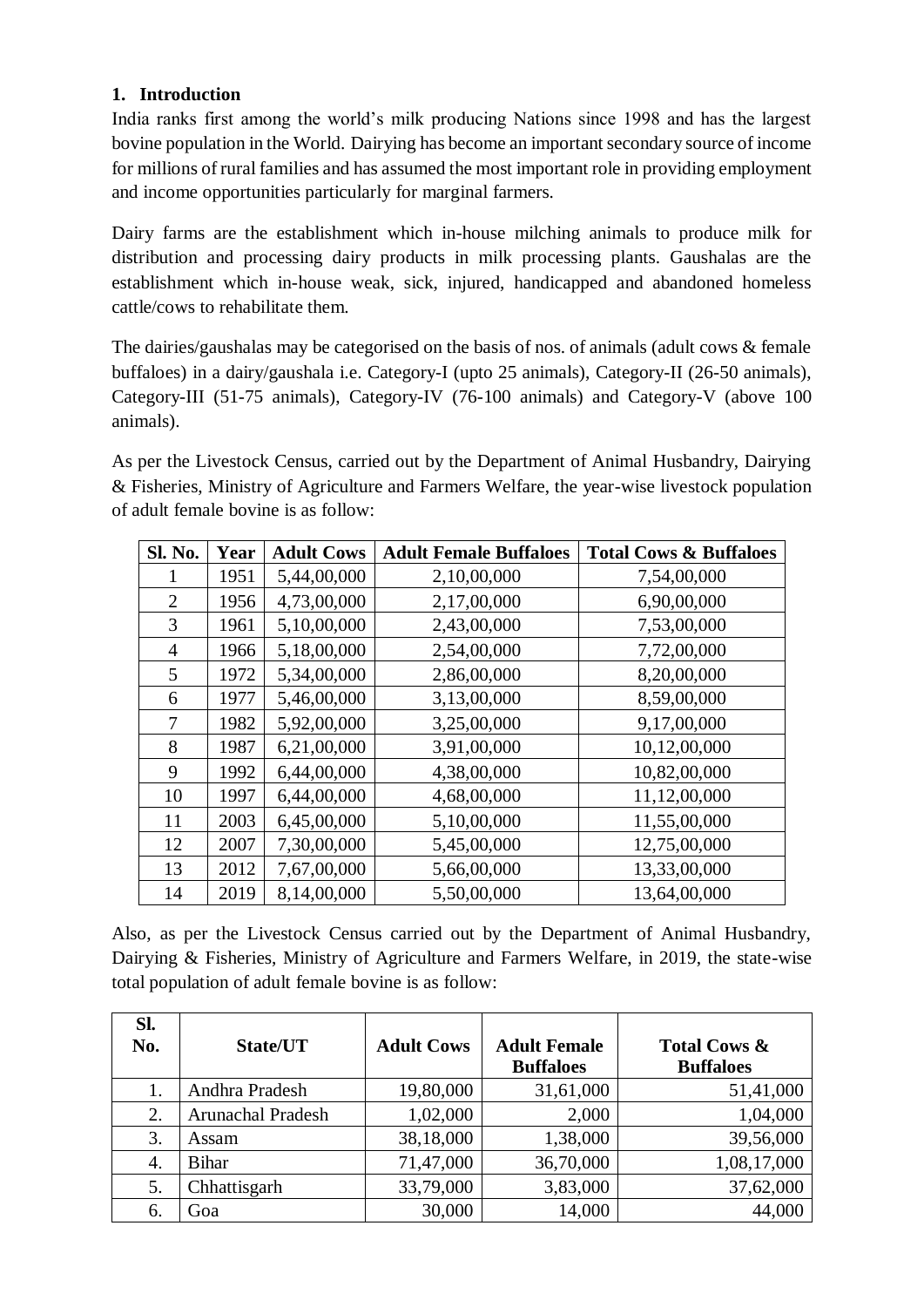| 7.  | Gujarat              | 44,94,000   | 56,71,000      | 1,01,65,000   |
|-----|----------------------|-------------|----------------|---------------|
| 8.  | Haryana              | 9,45,000    | 21,00,000      | 30,45,000     |
| 9.  | Himachal Pradesh     | 9,32,000    | 3,69,000       | 13,01,000     |
| 10. | Jammu & Kashmir      | 12,31,000   | 4,02,000       | 16,33,000     |
| 11. | Jharkhand            | 34,58,000   | 4,35,000       | 38,93,000     |
| 12. | Karnataka            | 40,63,000   | 16,71,000      | 57,34,000     |
| 13. | Kerala               | 6,90,000    | 8,000          | 6,98,000      |
| 14. | Madhya Pradesh       | 73,42,000   | 52,96,000      | 1,26,38,000   |
| 15. | Maharashtra          | 56,99,000   | 33,19,000      | 90,18,000     |
| 16. | Manipur              | 77,000      | 10,000         | 87,000        |
| 17. | Meghalaya            | 3,33,000    | 3,000          | 3,36,000      |
| 18. | Mizoram              | 21,000      | 1,000          | 22,000        |
| 19. | Nagaland             | 21,000      | 3,000          | 24,000        |
| 20. | Odisha               | 31,94,000   | 1,52,000       | 33,46,000     |
| 21. | Punjab               | 15,25,000   | 22,76,000      | 38,01,000     |
| 22. | Rajasthan            | 68,19,000   | 70,15,000      | 1,38,34,000   |
| 23. | Sikkim               | 68,000      | $\Omega$       | 68,000        |
| 24. | <b>Tamil Nadu</b>    | 48,20,000   | 2,61,000       | 50,81,000     |
| 25. | Telangana            | 14,93,000   | 21,86,000      | 36,79,000     |
| 26. | Tripura              | 3,03,000    | 3,000          | 3,06,000      |
| 27. | Uttarakhand          | 8,22,000    | 4,96,000       | 13,18,000     |
| 28. | <b>Uttar Pradesh</b> | 92,07,000   | 1,57,32,000    | 2,49,39,000   |
| 29. | West Bengal          | 72,73,000   | 1,93,000       | 74,66,000     |
| 30. | A & N Islands        | 16,000      | 1,000          | 17,000        |
| 31. | Chandigarh           | 8,000       | 8,000          | 16,000        |
| 32. | Dadar & Nagar Haveli | 4,000       | 1,000          | 5,000         |
| 33. | Daman & Diu          | 1,000       | $\overline{0}$ | 1,000         |
|     |                      | <b>Not</b>  |                |               |
| 34. | Delhi                | available   | Not available  | Not available |
| 35. | Lakshadweep          | 1,000       | $\overline{0}$ | 1,000         |
| 36. | Puducherry           | 37,000      | 2,000          | 39,000        |
| 37. | <b>All India</b>     | 8,13,53,000 | 5,49,82,000    | 13,63,35,000  |

#### **2. Environmental Issues in Dairy Farms and Gaushalas**

The major environmental issues of dairy farms and gaushalas are discharges of dung and urinal wastewater. The poor handling of dung and wastewater causes odour problem also. A Bovine animal, on an average, weigh 400 kg and discharges 15-20 kg/day of dung and 15-20 litres/day of urine.

Many dairy farms and gaushalas discharge the cattle dung along with wastewater into the drains, leading to clogging, which ultimately reach to rivers and create water pollution. Also, these clogged drains become breeding ground for mosquitoes creating health hazards and odour nuisance. The dung produces many gases/compounds such as carbon dioxide, ammonia, hydrogen sulphide, methane, etc. which emitted into the atmosphere and responsible for odour issue.

The disposal of cow/buffalo dung is the biggest challenge in dairy farms and gaushalas. However, cattle dung, if effectively utilised, can be a resource of manure & energy. The cattle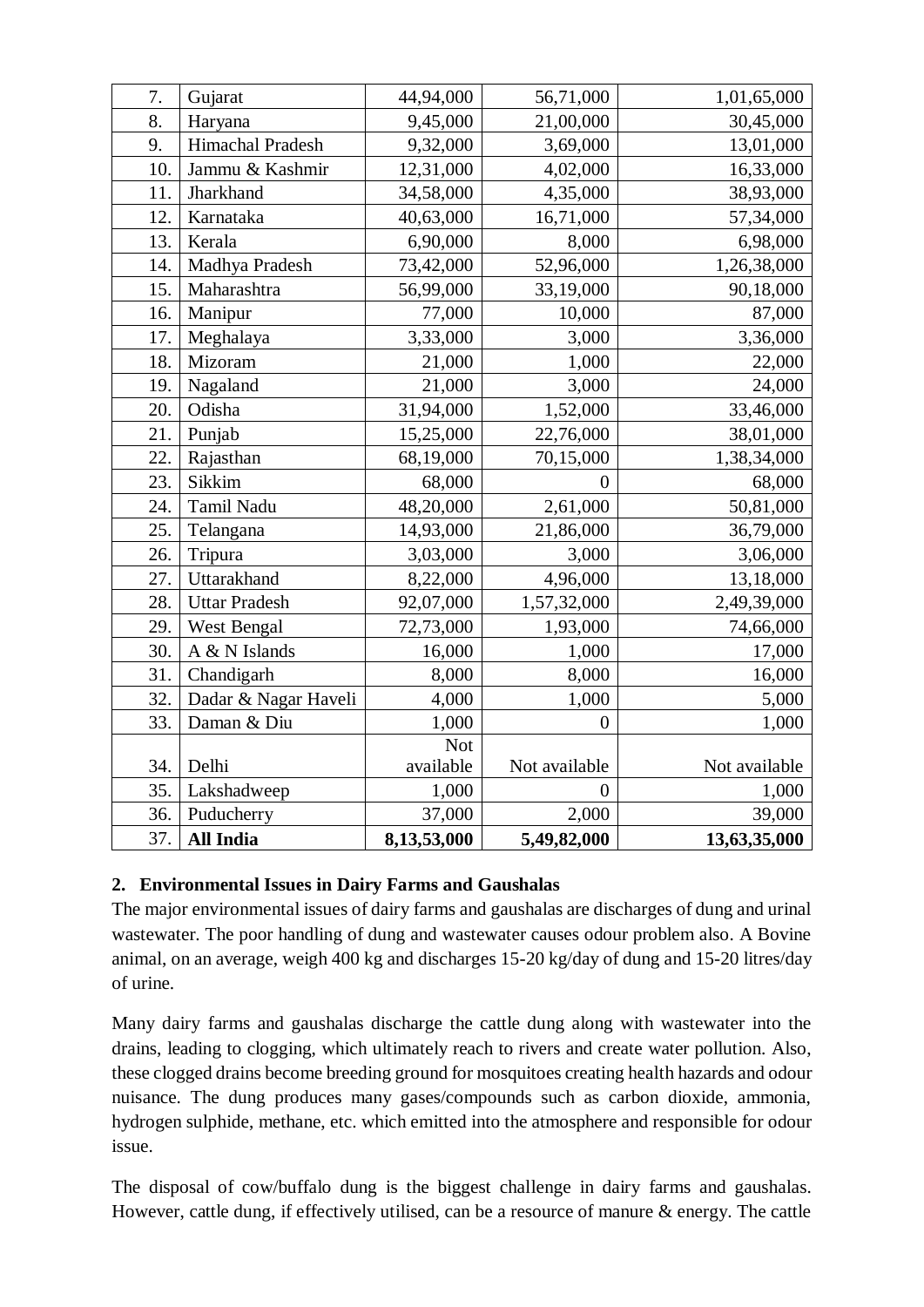dung contains many beneficial constituents which may be used as fuel source either by direct combustion (dung wood) or converted to biogas, soil conditioner, fertilizers, material for wall plastering, construction of granaries, livestock & fish feeding, etc.

Now, following guidelines are framed for management of wastes from dairy farms and gaushalas.

#### **3. Guidelines for Waste Management in Dairy Farms and Gaushalas**

#### **3.1 Solid Waste Management**

The solid wastes produced from dairy farms and gaushalas are basically organic in nature, consisting of cattle dung, feed residue, bedding, etc. The waste produced is not hazardous in nature but its proper handling and disposal needs attention. The guidelines for the management of solid wastes are as follow:

- i. Dairies and gaushalas should collect dung from the floor of the shed at regular interval, so as to keep the floor clean. The surrounding areas should also be cleaned regularly to prevent obnoxious smell in the area.
- ii. Dairy premises and its surrounding areas should be properly sanitized and disinfected, e.g. by sprinkling crushed lime, regularly.
- iii. The solid wastes should be collected  $&$  stored properly for its treatment.
- iv. Dairies and gaushalas should dispose the domestic hazardous wastes (vaccines, vails, medicines, syringes, etc.) as per the provisions of "Solid Waste Management Rules, 2016".
- v. Dairies and gaushalas should not wash dung & fodder residue etc. into drains in order to avoid clogging of drains. The local bodies/corporations/SPCBs should ensure that untreated wastes are not discharged outside the dairy premises.
- vi. Dairies and gaushalas should have adequate infrastructure to ensure proper handling, treatment and disposal of solid wastes and wastewater. They may set-up individual or common treatment facilities wherein cluster. The local government bodies/corporations/SPCBs should facilitate the dairies/gaushalas/ entrepreneurs/ NGOs in setting up of individual or common treatment facilities.
- vii. The following methods for disposal/ utilisation of solid wastes (dung) may be adopted:
	- a. *Composting/Vermicomposting***:** Composting is a manure management practice to reduce the impact on the environment. Composting is the biological decomposition and stabilization of organic material. The process produces a final product that is stable, free of pathogens, reduced odours and can be applied on the land. Vermicomposting is the method of preparing compost with the use of earthworms that enriches soil quality by improving its physicochemical and biological properties. It is becoming popular as a major component of organic farming system.
	- b. *Biogas/Compressed biogas (CBG) production (anaerobic digestion)*: Biogas plants are the best way to handle the dung waste. Biogas is generated in the process of biodegradation of organic materials under anaerobic conditions which may be utilised for cooking and power generation. The Biogas plant provides the digested organic manure for crops. Biogas can be processed and filled in cylinders. The biogas may be further purified to remove hydrogen sulphide  $(H_2S)$ , carbon dioxide (CO2) & water vapour and compressed (known as Compressed Bio Gas, CBG)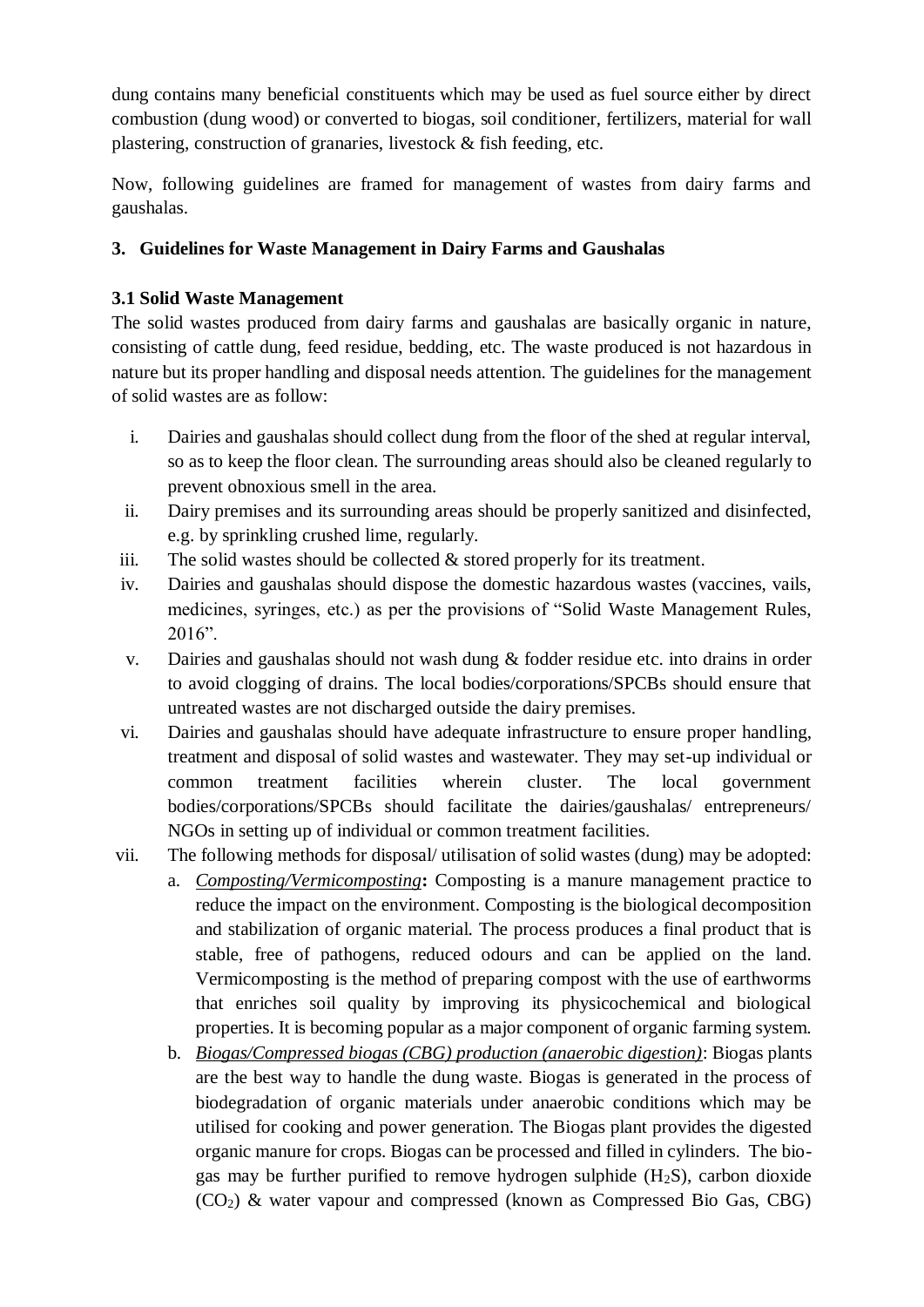which has methane (CH<sub>4</sub>) content of more than 90% as per BIS standard IS 16087:2016. CBG has calorific value and other properties similar to CNG and hence can be utilized as green renewable fuel as replacement of CNG in automotive, industrial and commercial areas.

c. Manufacture of dung wood to be used as fuel: The cattle dung can be used as fuel as a replacement of firewood. The cattle dung can be dewatered and converted to value added products such as logs, powder etc. by mechanized/semi-mechanized machines. This option can be easily adopted at dairy farms and gaushalas in economical manner, creating substantial value & no damage to the environment.

#### **3.2 Wastewater Management**

The guidelines for the management of wastewater are as follow:

- i. Dairies and gaushalas should take necessary steps for the judicious usage of water for drinking & bathing of cattles and other services including floor cleaning, however, the same should not exceed 150 litres/day/cattle.
- ii. Dairies and gaushalas should ensure that the wastewater, being discharged, is adequately treated so as to meet the standards as prescribed by SPCBs/PCCs.
- iii. Dairies and gaushalas should ensure that the wastewater does not percolate through ground and pollutes the groundwater. The flooring of the shed should be properly paved (impervious) with a wastewater collection system. However, the floor should not be slippery in order to ensure safety of animals.

#### **3.3 Air Quality Management**

The guidelines for the management of air quality/emissions (includes gaseous emissions, odour and dust) from dairy farms and gaushalas are as follow:

- i. The animal housing should be adequately ventilated allowing sufficient supply of fresh air to remove humidity, dissipate heat and prevent build-up of gases such as methane, carbon dioxide, ammonia, etc.
- ii. Dairy farms and gaushalas should follow good housekeeping practices like maintaining proper sanitary conditions, protecting dung from unwanted pests/insects in order to minimize odour nuisance.
- iii. The floor, feeding, water and air spaces available for each animal should be adequate for standing, resting, loafing, movement, feeding, watering and ventilation. The space requirements should be provided as per the standards prescribed by the Bureau of Indian Standards (BIS) (BIS 12237:1987 & 11799:2005).
- iv. Dairy farms and gaushalas should improve/modify the quality and dosage of feed/forage/supplements in order to reduce enteric methane generations from livestock. It is beneficial to animal health/nutrition and reduced impact on environment. They should obtain ration advisory for the same from any of the agricultural institutes/departments like Krishi Vigyan Kendra, State Dairy Department, Animal Husbandry Department, NDRI, NDDB, etc.
- v. Dairy farms and gaushalas should plant trees or develop green belts to provide a barrier against the spread of foul smell or noise originating from them.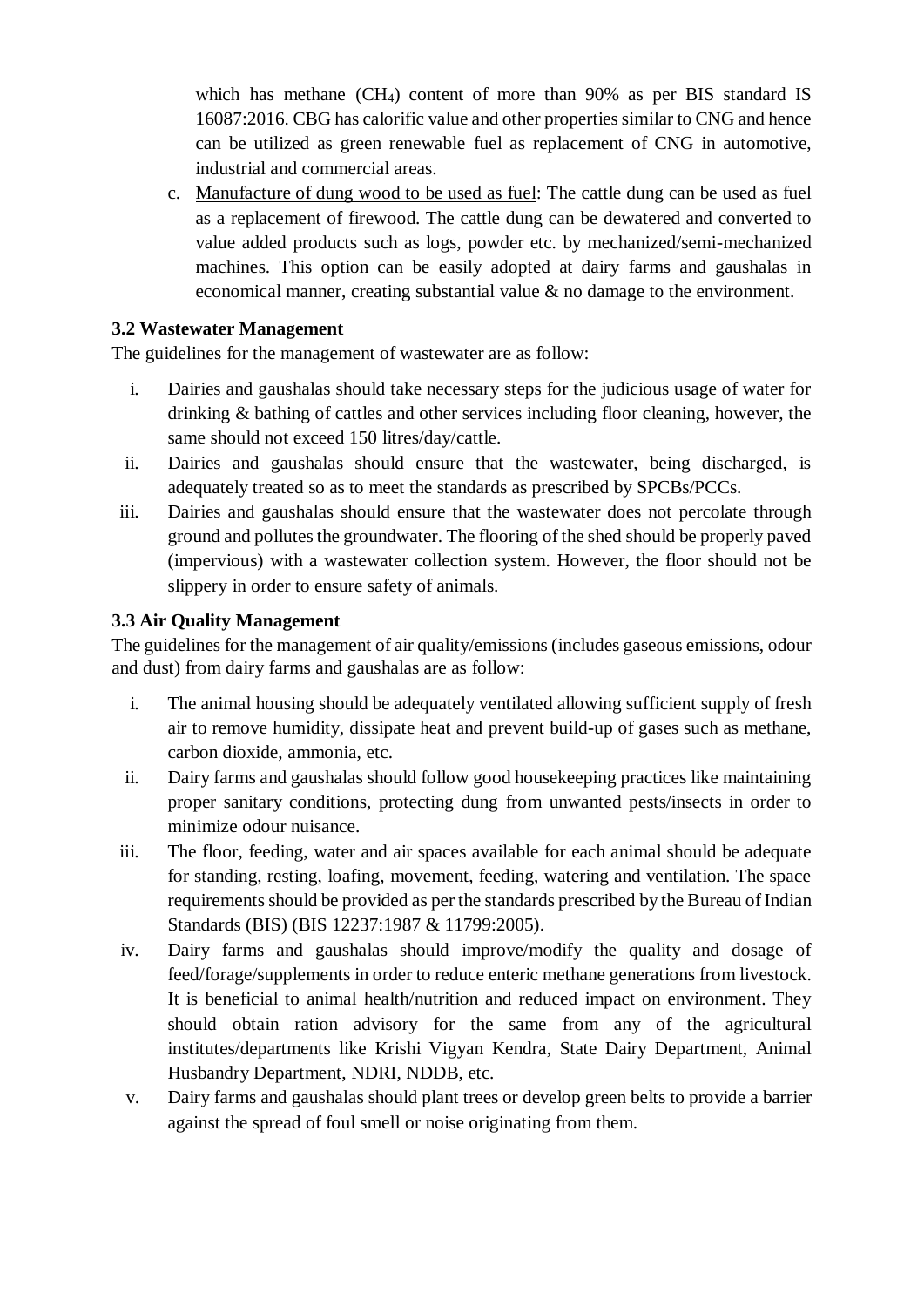#### **4. Siting Policy:**

The siting criteria will be applicable for new establishment, however, the existing establishments should take appropriate pollution control measures as per the guidelines. The siting policy for dairy farms and gaushalas are as follow:

- i. Dairy farms and gaushalas should be located outside city/village boundaries, atleast 200 meters away from residential dwellings and 500 meters away from hospitals & schools.
- ii. Dairy farms and gaushalas should not be located in flood prone areas, subject to flooding at 1-in-25-year or more frequent levels in order to avoid contamination of water bodies.
- iii. Dairy farms and gaushalas should not be located in areas with shallow groundwater depth of about 10 to 12 feet and in particular in alluvium areas in order to avoid groundwater contamination.
- iv. Dairy farms and gaushalas may be allowed to follow minimum distance criteria given below which may be subject to vary with the local conditions:
	- a. National and State Highways: 200 meters from National Highway and 100 meters from State Highway in order to avoid odour nuisance and road accident caused due to cattle.
	- b. Major drinking water reservoir on catchment side: 500 meters in order to avoid water contamination due to leakages/spillages from the dairy farms and gaushalas.
	- c. Drinking water source like wells, summer storage tanks, other tanks (drinking water): 100 meters in order to avoid water contamination.
	- d. Major watercourses like River and Lake: 500 meters in order to avoid water contamination.
	- e. Canals: 200 meters in order to avoid water contamination.
	- f. Inter-se distance between two establishments should be atleast 5 meters for ventilation. Each unit should provide atleast 2.5 meters from each side and develop the green belt.

#### **5. Regulatory/ Monitoring Mechanism:**

- i. The local authorities/corporations should carry out inventory of the dairy farms and gaushalas located in their jurisdiction in the modified inventory performa given at **Annexure-A**. The same should be updated and shared with the concerned SPCB/PCC on annual basis (calendar year wise).
- ii. The local bodies/municipal corporations shall publish a public notice in newspapers and on their website for registration of dairy farms and gaushalas as per municipal law. The registration may be done preferably through online mode and same may be displayed at their websites.
- iii. The SPCBs/PCCs shall publish a public notice for dairy farms and gaushalas to obtain consent to establish and consent to operate under Water Act, 1974 as well as Air Act, 1981 as per the categorization of industries. CPCB issued directions on 10.07.2020 under Section 18(1)(b) of the Water (Prevention & Control of Pollution) Act, 1974 and the Air (Prevention & Control of Pollution) Act, 1981 regarding classification of Dairy Farms and Gaushalas into Orange and Green Category, respectively.
- iv. The SPCBs/PCCs/local bodies/municipal corporations shall upload the environmental guidelines and **Form-A** for compliance status of environmental guidelines on their website and also circulate to all the dairy farms and gaushalas. The compiled status of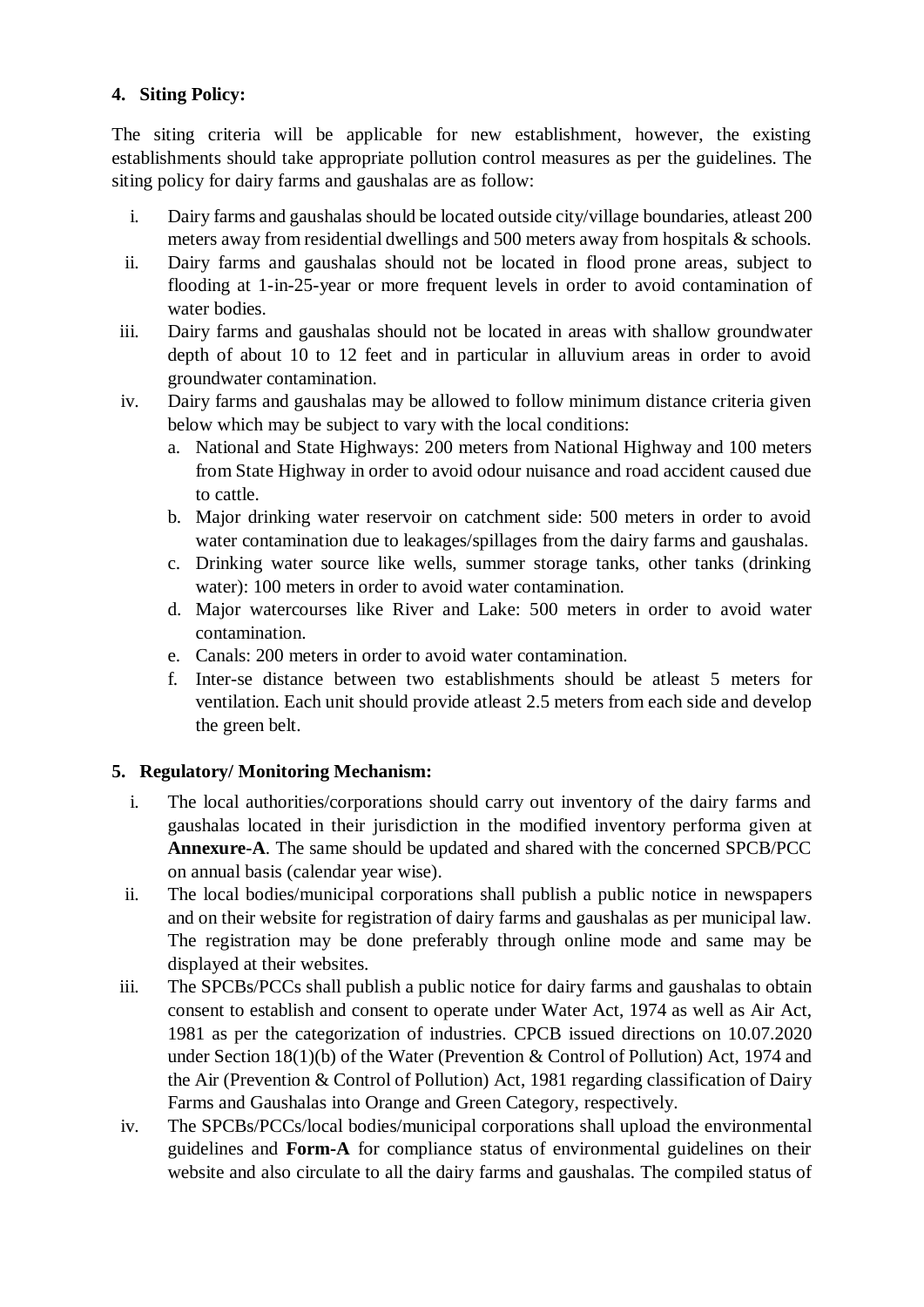compliance in the form of report shall be submitted once in six months by SPCBs/PCCs to CPCB for Audit purpose.

- v. The concerned SPCBs/PCCs/local bodies/corporations should monitor the dairy farms and gaushalas on regular basis to ensure the proper disposal of cattle dung and wastewater to check compliance of environmental norms. The SPCBs/PCCs will considered the carrying capacity of the surroundings while allowing a new establishment and laying down the environmental norms.
- vi. The SPCBs/PCCs shall carry out environmental audit of atleast 2 dairy farms and 2 gaushalas, randomly selected from each district of the state/UT and submit the compliance and action taken report to CPCB on half yearly basis.
- vii. CPCB shall carry out environmental auditing of 4 dairy farms and 4 gaushalas in each state/UT, randomly selected based on the information received from SPCBs/PCCs on annual basis.
- viii. In case of any violation of environmental norms under the Water (Prevention and Control of Pollution) Act, 1974, the Air (Prevention and Control of Pollution) Act, 1981 and Environmental (Protect) Act, 1986 by dairy farms and gaushalas, the concerned SPCBs/PCCs should impose environmental compensation as per the CPCB methodology for "Environmental Compensation to be levied on Industrial Units", for damaging the environment and in order to stop polluting activity and initiate prosecution for repeatedly polluting units.
	- ix. SPCBs/PCCs should provide training and consultation to the Gram Panchayat for implementation of guidelines in their jurisdiction. Gram Panchayat should ensure the implementation of the guidelines by dairy farms and gaushalas falling under their jurisdiction for handling and management of the wastes.
	- x. Hands on practical trainings on environment/waste management & treatment technologies, scientific feeding for enteric methane reduction, waste to wealth management programme, etc. should be provided to dairy workers/entrepreneurs by the local bodies/SPCBs/PCCs on regular interval.

**\*\*\*\*\*\***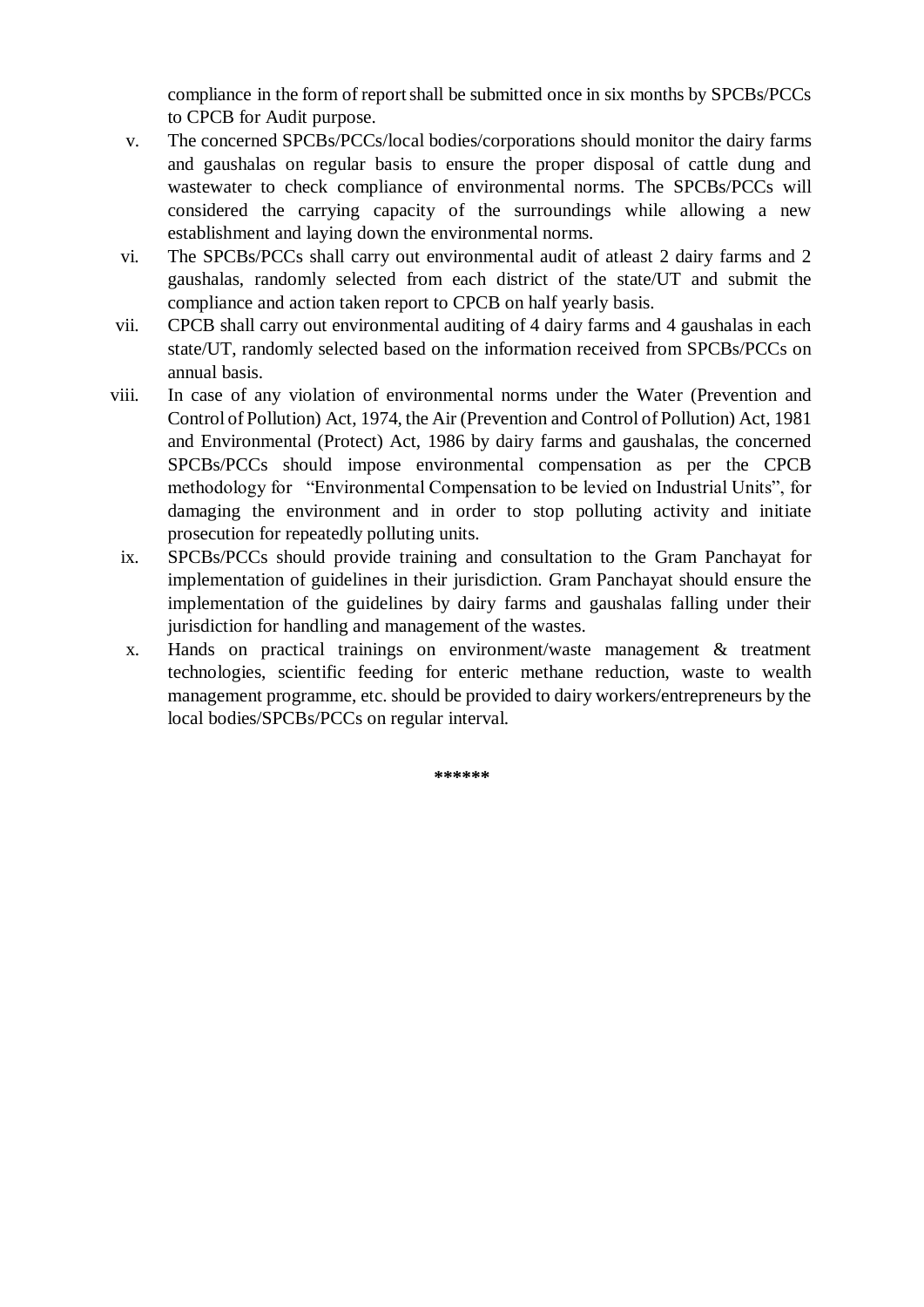#### **Status of Compliance of Guidelines for Environmental Management of Dairy Farm and Gaushalas**

| 1.  | Name/<br>address<br>$% \left( \left( \mathcal{A},\mathcal{A}\right) \right) =\left( \mathcal{A},\mathcal{A}\right)$ of<br>Dairy<br>Farm/Gaushala |                                                                                                                                                               |
|-----|--------------------------------------------------------------------------------------------------------------------------------------------------|---------------------------------------------------------------------------------------------------------------------------------------------------------------|
|     |                                                                                                                                                  |                                                                                                                                                               |
| 2.  | occupied<br>Area<br>by<br>Dairy<br>Farm/Gaushala (plot area)                                                                                     |                                                                                                                                                               |
| 3.  | (Name,<br>Contact<br>person<br>Designation, and Contact No,<br>FAX, e mail)                                                                      |                                                                                                                                                               |
| 4.  | Status of registration with local<br>bodies/corporations                                                                                         | Registered / Not-registered                                                                                                                                   |
| 5.  | Status of consent to operate from<br>SPCBs/PCCs                                                                                                  | Valid/Expired/Applied                                                                                                                                         |
| 6.  | Total no. of animals in dairy<br>farm/gaushala<br>a. Adult Cows<br>b. Adult Female Buffaloes<br>c. Calves<br>d. Any other                        |                                                                                                                                                               |
| 7.  | Category of dairy farm/gaushala                                                                                                                  | Category-I (upto 25 animals)<br>Category-II (26-50 animals)<br>Category-III (51-75 animals)<br>Category-IV (76-100 animals)<br>Category-V (above 100 animals) |
| 8.  | Total amount of cow/buffalo dung<br>produced (ton per day) by dairy<br>farm/gaushala<br>$\omega$<br>14<br>Kg/day/animal                          |                                                                                                                                                               |
| 9.  | Methods of disposal/utilization of<br>cattle dung by dairy farm/gaushala                                                                         | Composting/Vermicomposting<br>Biogas/Compressed biogas (CBG) production<br>Manufacture of dung wood<br>Any other (specify)                                    |
| 10. | Whether wastewater is treated or<br>not?                                                                                                         | Yes/No                                                                                                                                                        |
| 11. | Methods of disposal/utilization of<br>wastewater by dairy farm                                                                                   | In drain/field                                                                                                                                                |

(Encircle the correct one)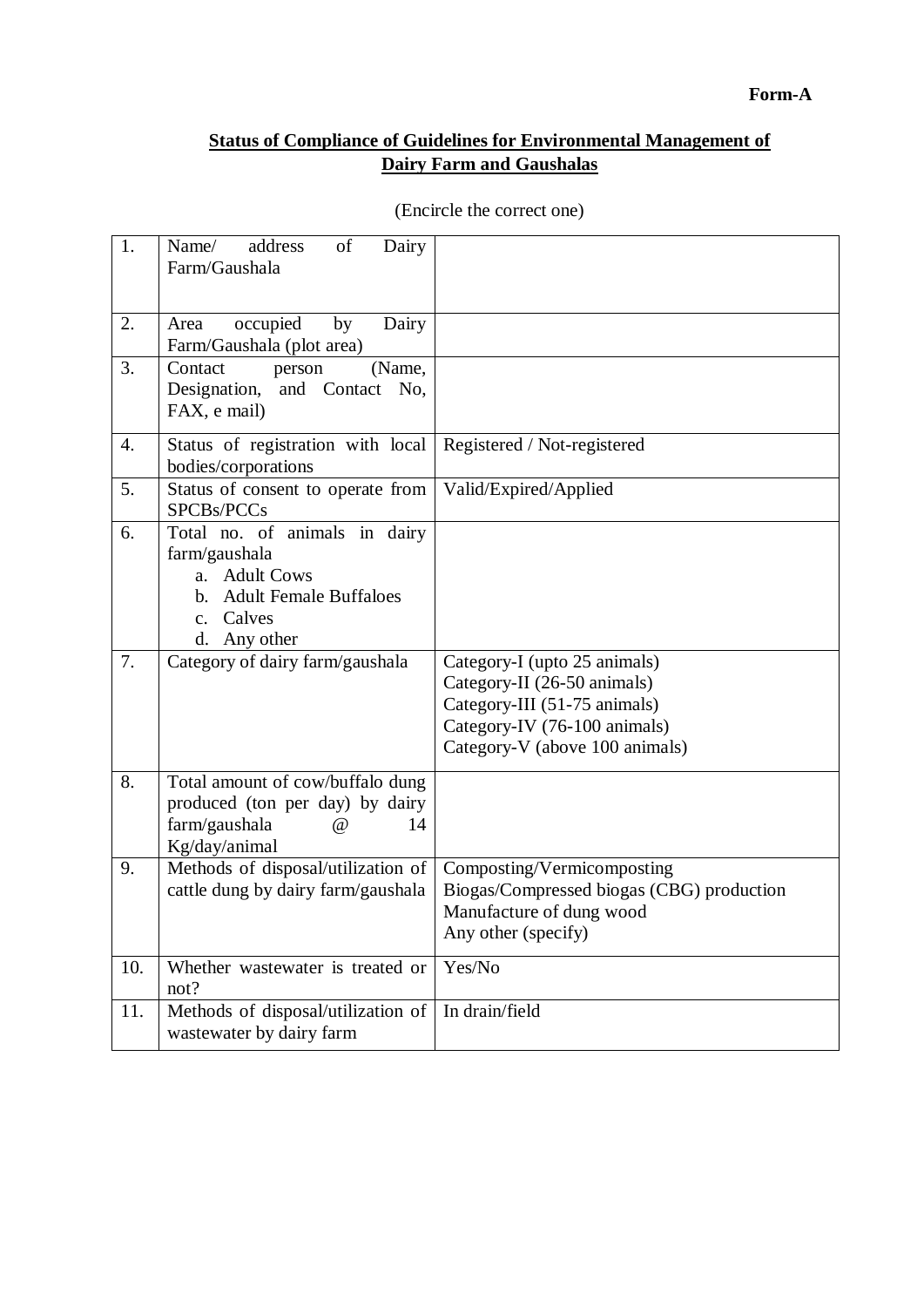| Solid Waste Management |                                                                                                                                                                                         |                                                                            |  |  |  |
|------------------------|-----------------------------------------------------------------------------------------------------------------------------------------------------------------------------------------|----------------------------------------------------------------------------|--|--|--|
| 12.                    | Is the dung collected from the floor<br>of the shed at regular interval, so as<br>to keep floor clean?<br>Are the surrounding areas cleaned<br>regularly to prevent obnoxious<br>smell? | Yes/No<br>Yes/No                                                           |  |  |  |
| 13.                    | Are the dairy premises and its<br>surroundings<br>properly<br>areas<br>disinfected<br>sanitized<br>and<br>regularly?                                                                    | Yes/No                                                                     |  |  |  |
| 14.                    | Are the solid waste collected $\&$<br>stored properly for its treatment $\&$<br>disposal?                                                                                               | Yes/No                                                                     |  |  |  |
| 15.                    | Are the domestic hazardous wastes<br>(vaccines, vails,<br>medicines,<br>syringes, etc.) disposed as per the<br>"Solid"<br>provisions<br>of<br>Waste<br>Management Rules, 2016"          | Yes/No                                                                     |  |  |  |
| 16.                    | Are the dung $&$ fodder residue etc.<br>washed into drain?                                                                                                                              | Yes/No                                                                     |  |  |  |
|                        |                                                                                                                                                                                         | <b>Wastewater Management</b>                                               |  |  |  |
| 17.                    | Total amount of water used for<br>drinking & bathing of cattles and<br>other services including floor                                                                                   | litres/day                                                                 |  |  |  |
| 18.                    | cleaning per day<br>Are any necessary steps taken for<br>judicious usage of water for<br>drinking & bathing of cattles and<br>other services including floor?                           | Yes/No                                                                     |  |  |  |
| 19.                    | Is<br>percolate<br>wastewater<br>any<br>through ground?                                                                                                                                 | Yes/No                                                                     |  |  |  |
| 20.                    | Is the flooring of shed properly<br>paved with wastewater collection<br>system?                                                                                                         | Yes/No                                                                     |  |  |  |
| 21.                    | Whether infrastructure to ensure<br>proper handling & treatment of<br>wastewater?                                                                                                       | Individual treatment facility<br>Common treatment facility<br>No treatment |  |  |  |
|                        | Air Quality Management                                                                                                                                                                  |                                                                            |  |  |  |
| 22.                    | Is the animal housing adequately<br>ventilated?                                                                                                                                         | Yes/No                                                                     |  |  |  |
| 23.                    | the<br>good<br>housekeeping<br>Are<br>practices followed?                                                                                                                               | Yes/No                                                                     |  |  |  |
| 24.                    | The space provided for animals by<br>dairy farm/gaushala<br>Covered floor area<br>Open floor area<br>Feeding manger length<br>Water trough length                                       | m <sup>2</sup><br>m <sup>2</sup><br>m<br>m                                 |  |  |  |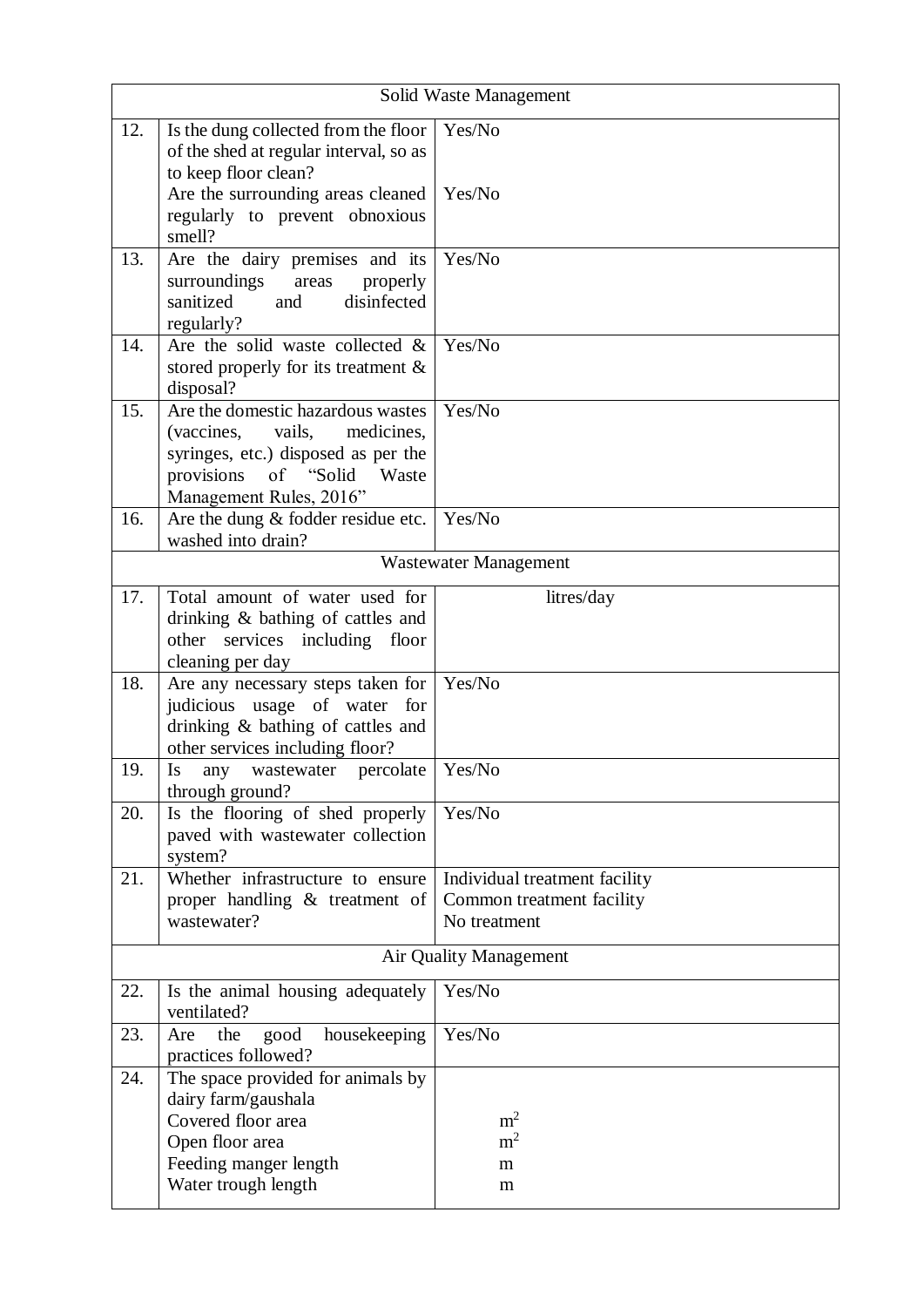| 25. | Is ration advisory obtained from<br>any of the agricultural institutes/<br>department?                                                                                                                                                                                                                                                                                    | Yes/No               |
|-----|---------------------------------------------------------------------------------------------------------------------------------------------------------------------------------------------------------------------------------------------------------------------------------------------------------------------------------------------------------------------------|----------------------|
| 26. | of<br>the<br>Are<br>dosage<br>feed/forage/supplements given as<br>per ration advisory?                                                                                                                                                                                                                                                                                    | Yes/No               |
| 27. | No. of trees/plants planted in the<br>premises                                                                                                                                                                                                                                                                                                                            |                      |
|     |                                                                                                                                                                                                                                                                                                                                                                           | <b>Siting Policy</b> |
| 28. | Minimum distance from following<br>features:<br>a) Residential<br>Dwelling/Hospital/School<br>b) National<br>Highway/State<br>Highway<br>c) Major<br>drinking<br>water<br>reservoir on catchment side<br>d) Drinking water source like<br>wells,<br>summer<br>storage<br>tanks, other tanks (drinking<br>water)<br>e) River/Lake<br>Canal<br>f)<br>g) Dairy Farm/Gaushala |                      |
| 29. | Is dairy farm/gaushala located in                                                                                                                                                                                                                                                                                                                                         | Yes/No               |
|     | flood prone area?                                                                                                                                                                                                                                                                                                                                                         |                      |
| 30. | Is dairy farm/gaushala located in<br>shallow groundwater depth area?                                                                                                                                                                                                                                                                                                      | Yes/No               |
|     |                                                                                                                                                                                                                                                                                                                                                                           |                      |

(Signature of Official) (Name & Designation of Official)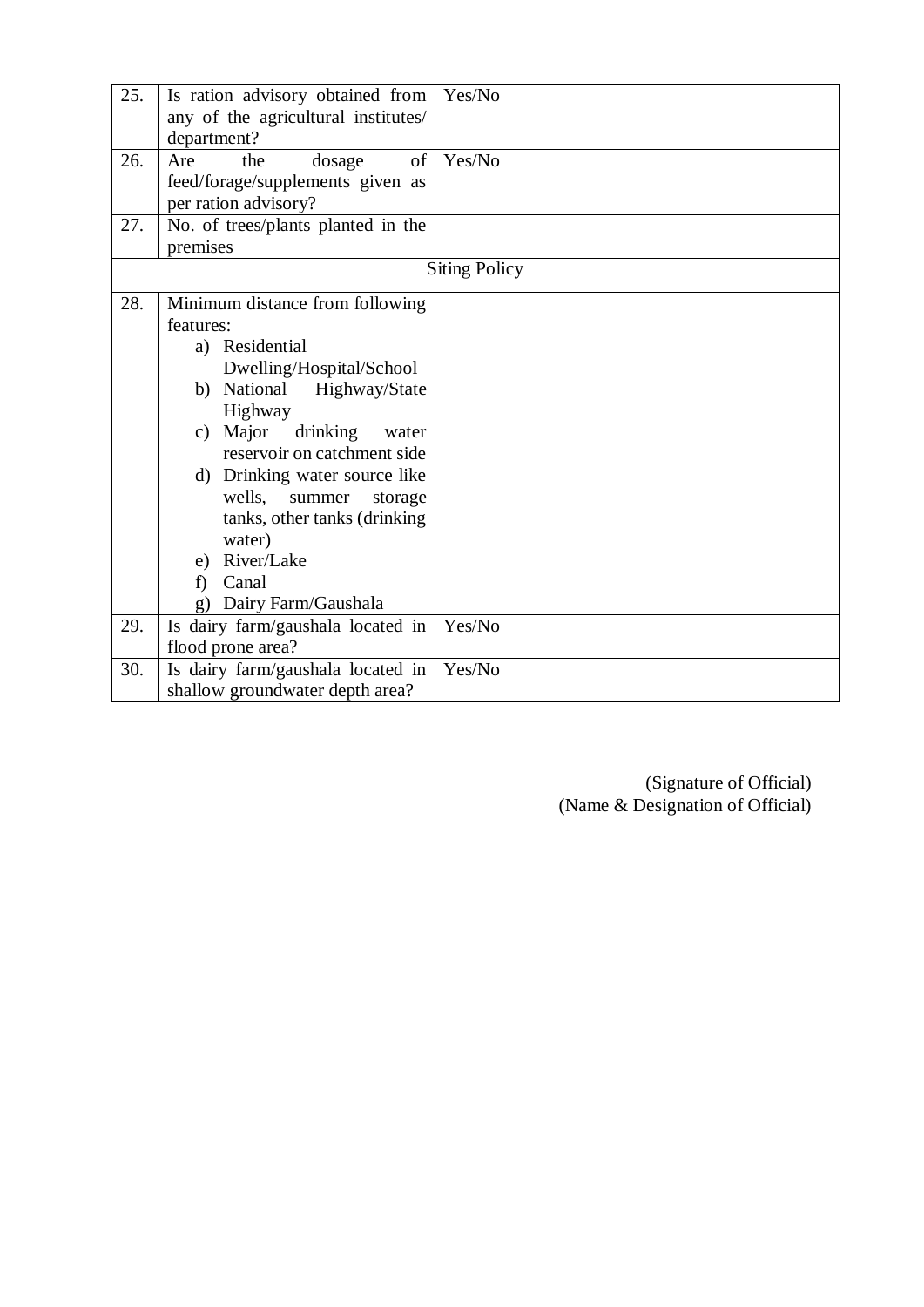**Annexure-A**

### **Inventory Performa for Dairies and Gaushalas in the State/UT**

| Sl. | <b>Description</b>                       | <b>Urban Area</b> | Peri-urban | <b>Rural Area</b> |
|-----|------------------------------------------|-------------------|------------|-------------------|
| No. |                                          |                   | Area       |                   |
| 1.  | Total no. of dairies                     |                   |            |                   |
|     | Category-I (upto 25 animals)             |                   |            |                   |
|     | Category-II (26-50 animals)              |                   |            |                   |
|     | Category-III (51-75 animals)             |                   |            |                   |
|     | Category-IV (76-100 animals)             |                   |            |                   |
|     | Category-V (above 100                    |                   |            |                   |
|     | animals)                                 |                   |            |                   |
|     | Total                                    |                   |            |                   |
| 2.  | Total no. of animals in                  |                   |            |                   |
|     | Category-I dairies                       |                   |            |                   |
|     | Category-II dairies                      |                   |            |                   |
|     | Category-III dairies                     |                   |            |                   |
|     | Category-IV dairies                      |                   |            |                   |
|     | Category-V dairies                       |                   |            |                   |
|     | Total                                    |                   |            |                   |
| 3.  | Total amount of cow/buffalo dung         |                   |            |                   |
|     | produced (ton per day) by                |                   |            |                   |
|     | Category-I dairies                       |                   |            |                   |
|     | Category-II dairies                      |                   |            |                   |
|     | Category-III dairies                     |                   |            |                   |
|     | Category-IV dairies                      |                   |            |                   |
|     | Category-V dairies                       |                   |            |                   |
|     | Total                                    |                   |            |                   |
| 4.  | Methods of disposal/utilisation of       |                   |            |                   |
|     | cattle dung and wastewater by<br>dairies |                   |            |                   |
|     | (to be enclosed)                         |                   |            |                   |
| 5.  | Total no. of dairy colonies/clusters     |                   |            |                   |
|     | (list of such dairy colonies/clusters)   |                   |            |                   |
|     | along with the details of no. of         |                   |            |                   |
|     | dairies, no. of cattles, method of       |                   |            |                   |
|     | disposal/utilisation of cattle dung      |                   |            |                   |
|     | & wastewater, etc. to be enclosed)       |                   |            |                   |
|     |                                          |                   |            |                   |
|     | Total no. of Gaushalas                   |                   |            |                   |
| 6.  |                                          |                   |            |                   |
|     | Category-I (upto 25 animals)             |                   |            |                   |
|     | Category-II (26-50 animals)              |                   |            |                   |
|     | Category-III (51-75 animals)             |                   |            |                   |
|     | Category-IV (76-100 animals)             |                   |            |                   |
|     | Category-V (above 100                    |                   |            |                   |
|     | animals)<br>Total                        |                   |            |                   |
|     |                                          |                   |            |                   |